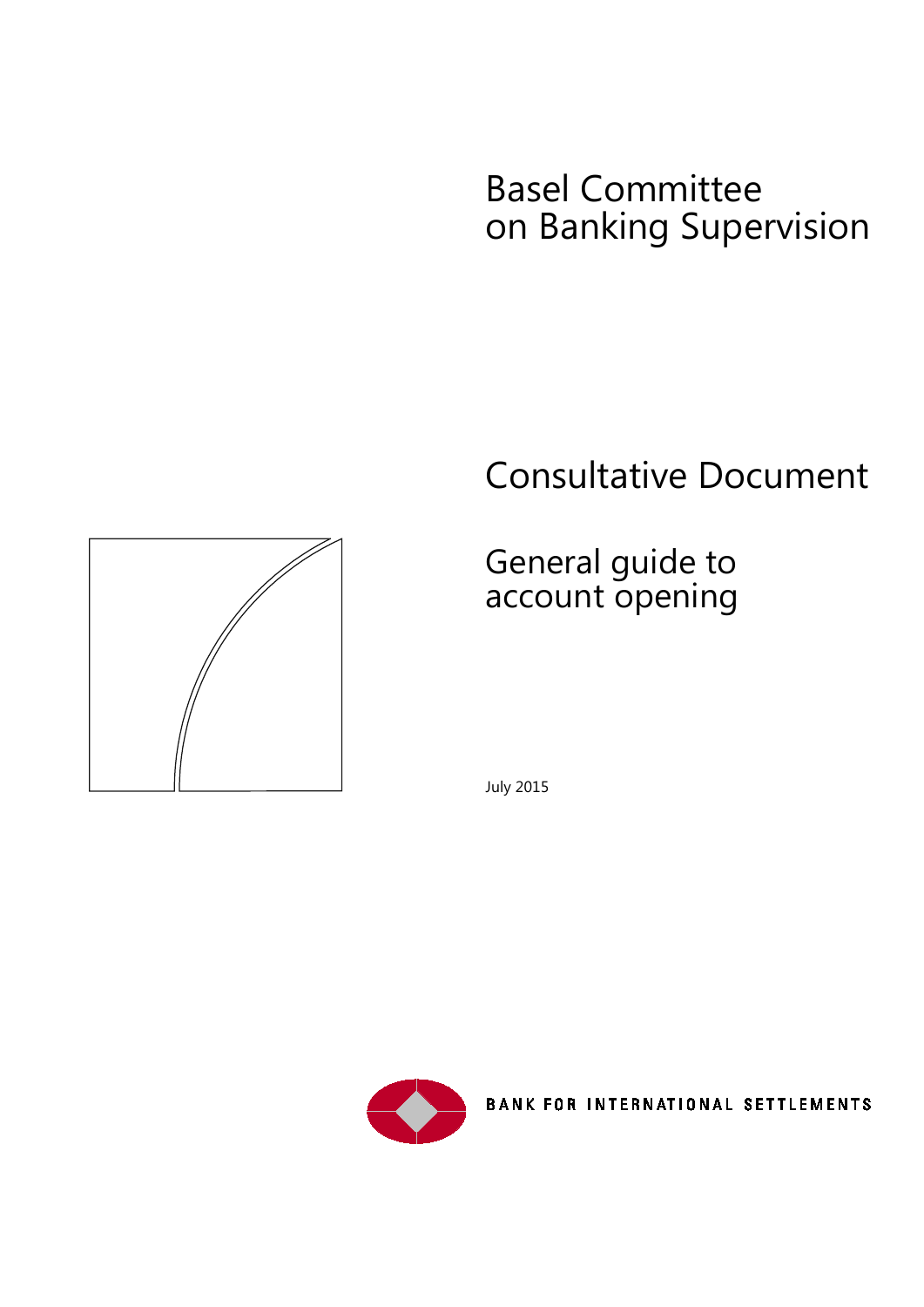This publication is available on the BIS website [\(www.bis.org\)](http://www.bis.org/).

*© Bank for International Settlements 2015. All rights reserved. Brief excerpts may be reproduced or translated provided the source is stated.*

ISBN 978-92-9197-181-7 (print) ISBN 978-92-9197-179-4 (online)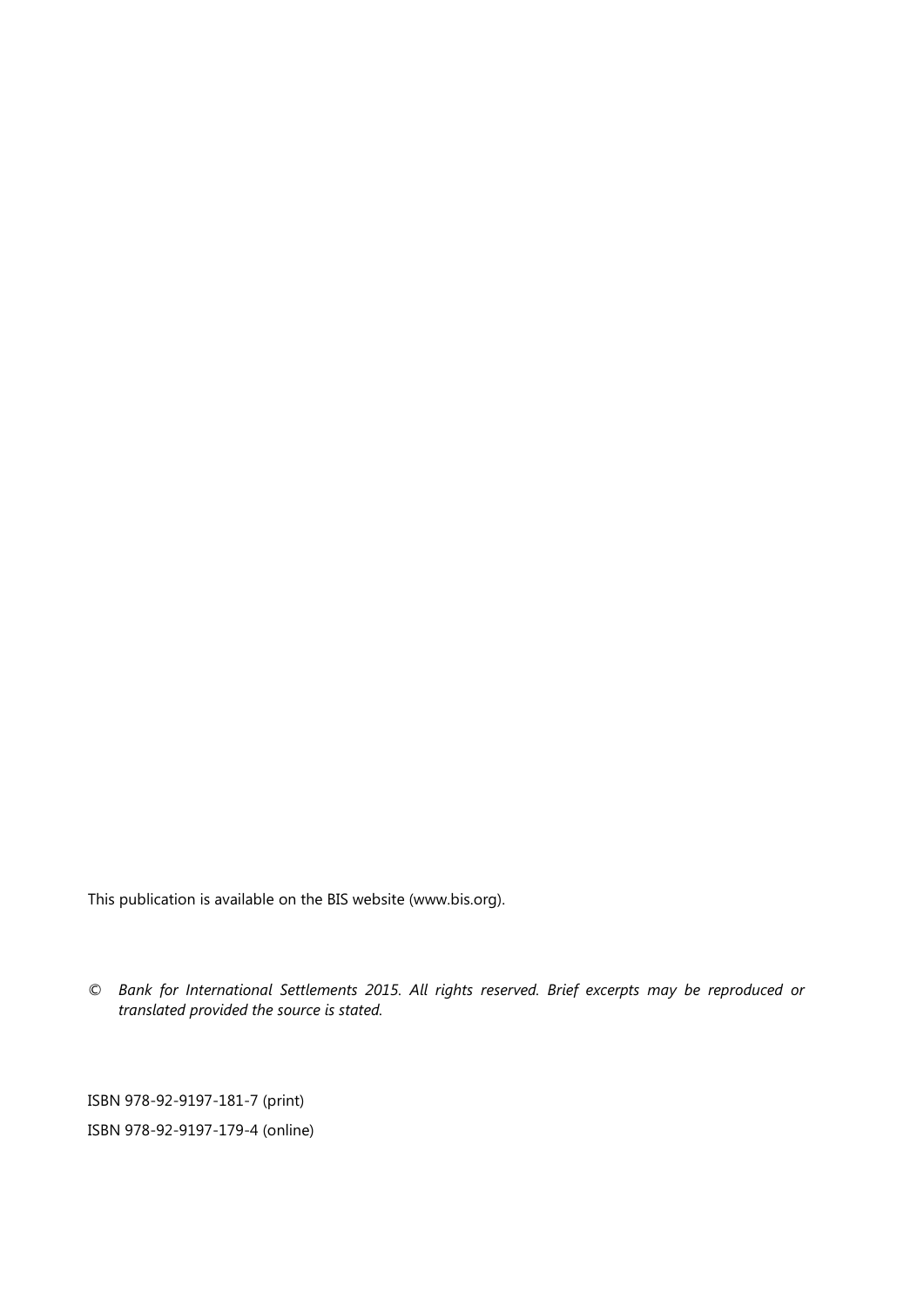## Contents

| I.  |           |                |                                                                                                |  |
|-----|-----------|----------------|------------------------------------------------------------------------------------------------|--|
| ΙΙ. |           |                |                                                                                                |  |
| Ш.  |           |                |                                                                                                |  |
|     | А.        |                |                                                                                                |  |
|     | <b>B.</b> |                |                                                                                                |  |
|     | C.        |                |                                                                                                |  |
|     | D.        |                |                                                                                                |  |
| IV. |           |                |                                                                                                |  |
|     | А.        |                |                                                                                                |  |
|     |           | 1.             |                                                                                                |  |
|     |           | 2.             | Information for defining the risk profile of a customer which is a legal person 6              |  |
|     |           | 3.             |                                                                                                |  |
|     |           | 4.             | Verification of identity of authorised signatories and of beneficial owners of the customer. 8 |  |
|     | В.        |                |                                                                                                |  |
|     |           | $\mathbf{1}$ . |                                                                                                |  |
|     |           | 2.             | Information for defining the risk profile of a customer which is a legal arrangement 8         |  |
|     |           | 3.             |                                                                                                |  |
|     |           | 4.             | Verification of identity of authorised signatories and of beneficial owners of the legal       |  |
|     | C.        |                |                                                                                                |  |
|     |           | 1.             |                                                                                                |  |
|     |           | 2.             |                                                                                                |  |
|     |           | 3.             |                                                                                                |  |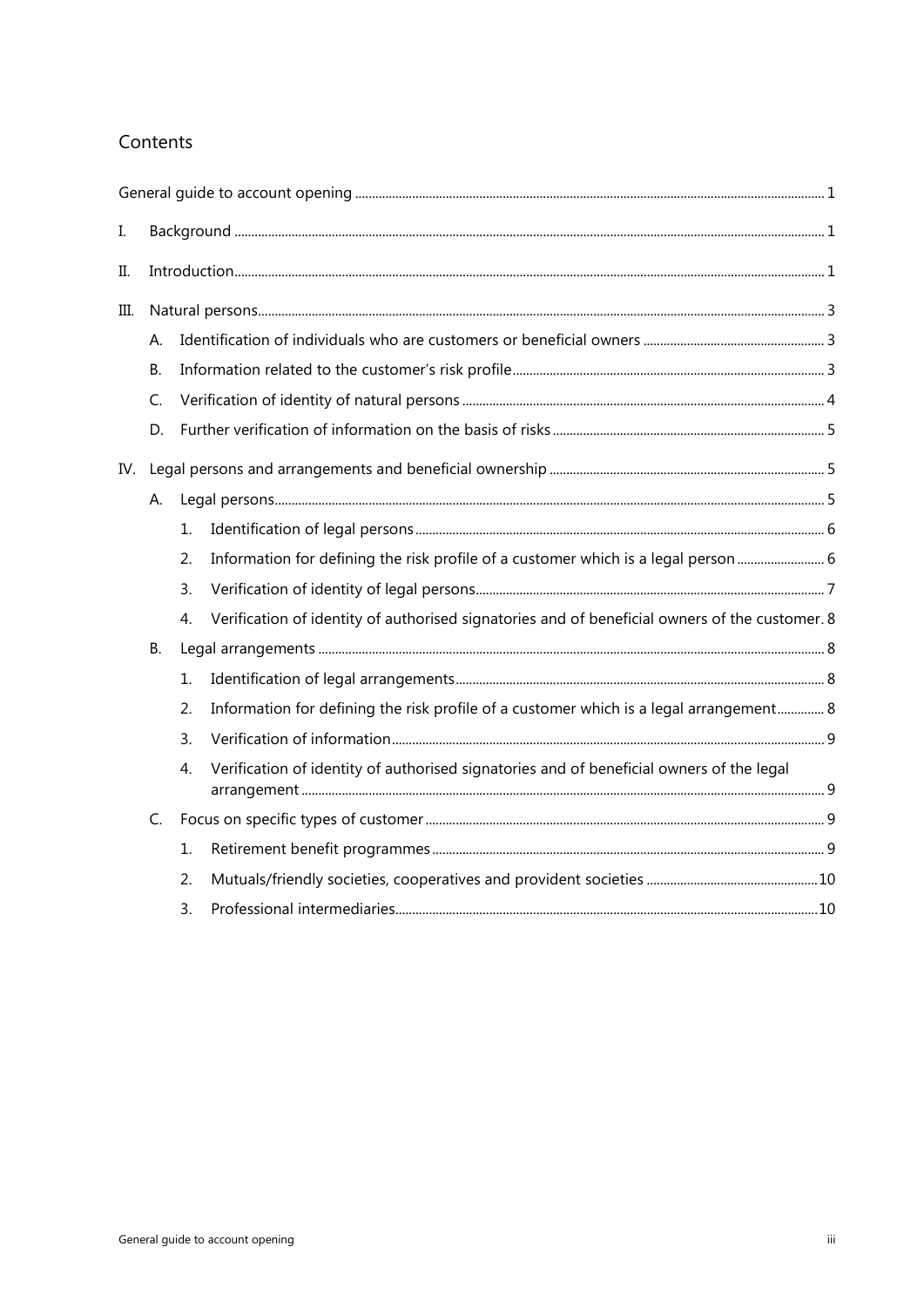# <span id="page-3-0"></span>General guide to account opening

# <span id="page-3-1"></span>I. Background

1. In 2013, the Basel Committee on Banking Supervision (the Basel Committee) reviewed two of its publications on anti-money laundering and countering financing of terrorism (AML/CFT). In January 2014, it published the guidelines for a *Sound management of risks related to money laundering and financing of terrorism* (hereafter "the guidelines"). This document revised, updated and merged two previous publications of the Basel Committee, issued in 2001 and 2004.

2. As part of its continuous effort to keep its publications up-to-date, the Basel Committee is now proposing a revised version of the *General guide to account opening and customer identification* first issued in 2003. This revised version takes into account the significant enhancements to the Financial Action Task Force (FATF) Recommendations and related guidance. It builds in particular on the February 2012 version of the FATF Recommendations, as well as on two supplementary FATF publications specifically relevant for this guide: the *Guidance for a risk-based approach the banking sector* and the *Transparency and beneficial ownership*, both issued in October 2014.

3. The Basel Committee deems it worthwhile to keep this guide as an annex to the guidelines. Most bank-customer relationships start with an account opening procedure. The customer information collected and verified at this stage is crucial to the bank in order for it to fulfil its AML/CFT obligations, both at the inception of the customer relationship and thereafter. All banks need to establish policies and procedures for account opening and these policies and procedures have to reflect AML/CFT obligations.

4. As for the remainder of the guidelines, the content of the proposed guide is in no way intended to strengthen, weaken or otherwise modify the FATF standards. Rather, it aims to support banks in implementing the FATF standards and guidance, which requires the adoption of specific policies and procedures, in particular on account opening.

5. The proposed document expands on the discussion in Section II.3 (paragraphs 35–41 in particular) of the guidelines, entitled "Customer and beneficial owner identification, verification and risk profiling". It should be read in conjunction with the guidelines. More specifically, the document will be included as an annex to the guidelines, in addition to the three existing annexes that address:

- Using another bank, financial institution or third party to perform customer due diligence;
- Correspondent banking; and
- <span id="page-3-2"></span>List of relevant FATF standards.

# II. Introduction

6. This annex is a general guide detailing the principles set out in the main body of these guidelines (paragraphs 35–41). This guide focuses on account opening. It is not intended to address every eventuality, but instead to focus on some of the mechanisms that banks can use in developing an effective customer identification and verification programme. It also sets out the information that should be gathered at the time of account opening and which will help the bank to complete the customer risk profile.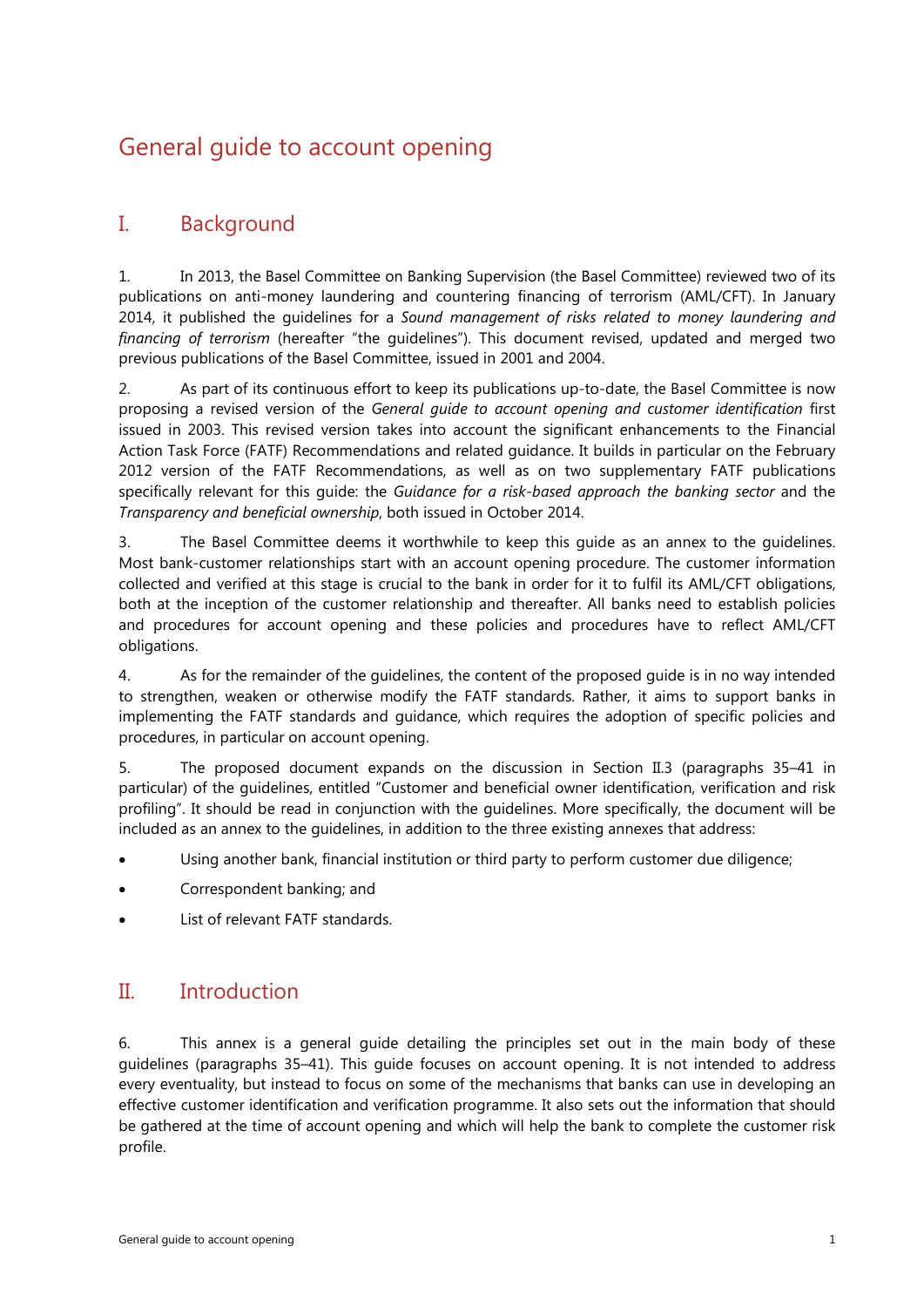7. For the purpose of this Annex, an account is defined as any formal banking or business relationship established by a bank to provide or engage in products, services, dealings, or other financial transactions. This includes demand deposits, savings deposits, or other transaction or asset accounts, or credit accounts or other extension of credit. In keeping with the scope of the original document issued by the Basel Committee in 2003, this guide only covers the opening of new accounts and not the conducting of occasional transactions.

8. The guidance set out in this annex may be adapted for specific application by banks in respect of their AML/CFT policies and procedures and by national financial supervisors seeking to further enhance the effectiveness of customer identification and verification programmes and of customer risk profiles. Supervisors recognise that any customer identification/verification programme should reflect the risks associated with the different types of customer, types of banking product and the varying levels of risk resulting from a customer's relationship with a bank. Higher-risk customer relationships and transactions, such as those associated with politically exposed persons (PEPs)<sup>[1](#page-4-0)</sup> or other higher-risk customers**,** will clearly require greater scrutiny than relationships and transactions associated with lowerrisk customers. Therefore, the provisions in this guide should be read in conjunction with the main body of the guidelines, and in particular with the provisions related to assessing and understanding risks (see paragraphs 15 or 16 of the guidelines) and should be adapted for identified specific (higher- or lower-) risk situations.

9. Guidance and best practice established by national financial supervisors should be commensurate with the risks present in the jurisdiction as well as those associated with categories of customers, products and services that are most prevalent in the particular bank. For this reason, customer identification and verification policies and procedures are expected to vary between countries.

10. In designing and implementing customer identification programmes and establishing a customer's risk profile, banks should take into account the risks associated with each type of financial product or service that is utilised by the customer in this relationship as well as the delivery channel and the geographical area. According to this risk-based approach, jurisdictions may allow simplified customer due diligence measures to be applied for lower-risk situations. For example, some jurisdictions have either taken or supported actions to encourage financial inclusion by promoting lower-risk financial products (such as an account associated with a limited set of services for specific types of customer). Conversely, in cases where there is higher-risk (as may be the case for products featuring non face-toface or anonymity of certain transactions, $<sup>2</sup>$  $<sup>2</sup>$  $<sup>2</sup>$  or that are vulnerable to fraud), banks should apply enhanced</sup> due diligence.

11. According to the FATF standards, $3$  banks should always identify the customer and verify its identity. When doing so, banks should be conscious that some identification documents are more vulnerable to fraud than others. For those that are most susceptible to fraud, or where there is uncertainty concerning the validity of the document(s) presented, the verification requirement should be enhanced and the information provided by the customer should be verified through additional inquiries or other sources of information.

<span id="page-4-0"></span><sup>1</sup> See in particular the *FATF Guidance on Politically Exposed Persons* (recommendations 12 and 22), [www.fatf](http://www.fatf-/)gafi.org/fr/documents/documents/peps-r12-r22.html.

<span id="page-4-1"></span><sup>&</sup>lt;sup>2</sup> Anonymous accounts are prohibited by the FATF but some products (prepaid cards, virtual currencies) could open the way for anonymous transactions.

<span id="page-4-2"></span><sup>&</sup>lt;sup>3</sup> See recommendation 10.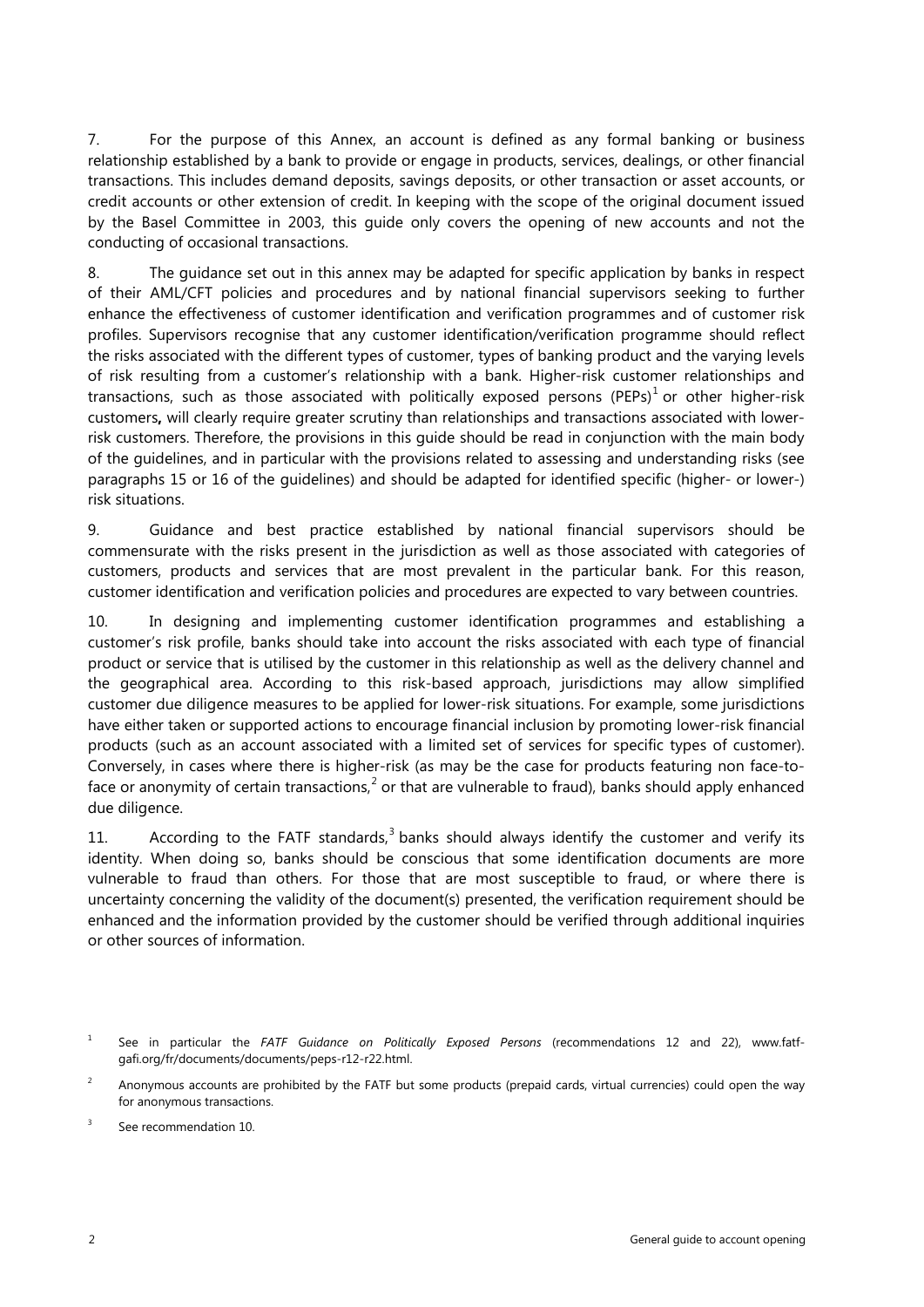12. The rest of this annex is divided into two sections covering different aspects of customer identification. Section III describes what types of information should be collected and verified for natural persons seeking to open accounts. Section IV describes what types of information should be collected and verified for legal persons and legal arrangements.

# <span id="page-5-0"></span>III. Natural persons

### <span id="page-5-1"></span>A. Identification of individuals who are customers or beneficial owners

13. For natural persons, the bank should collect the following information for identification purposes

| At a minimum $4$                                                                       | <b>Potential additional information</b><br>(on the basis of risks)                                            |
|----------------------------------------------------------------------------------------|---------------------------------------------------------------------------------------------------------------|
| Legal name (first names and last name);                                                | Any other names used (such as marital name,<br>former legal name or alias);                                   |
| Complete permanent address, whenever<br>applicable;                                    | Professional address, post office box number, e-<br>mail address and landline or mobile telephone<br>numbers; |
| Nationality, an official personal identification<br>number or other unique identifier; | Resident status;                                                                                              |
| Date and place of birth.                                                               | Gender.                                                                                                       |

## <span id="page-5-2"></span>B. Information related to the customer's risk profile

14. When the account opening is the start of a customer relationship, further information should be collected with a view to developing an initial customer risk profile (see in particular paragraphs 37–39 of the main body of the guidelines):

<span id="page-5-3"></span><sup>&</sup>lt;sup>4</sup> Not all this information may be required in lower-risk situations according to the results of the national risk assessment. The list does not include other basic requirements that are not specifically AML-related, such as collecting the signatures of the account holders.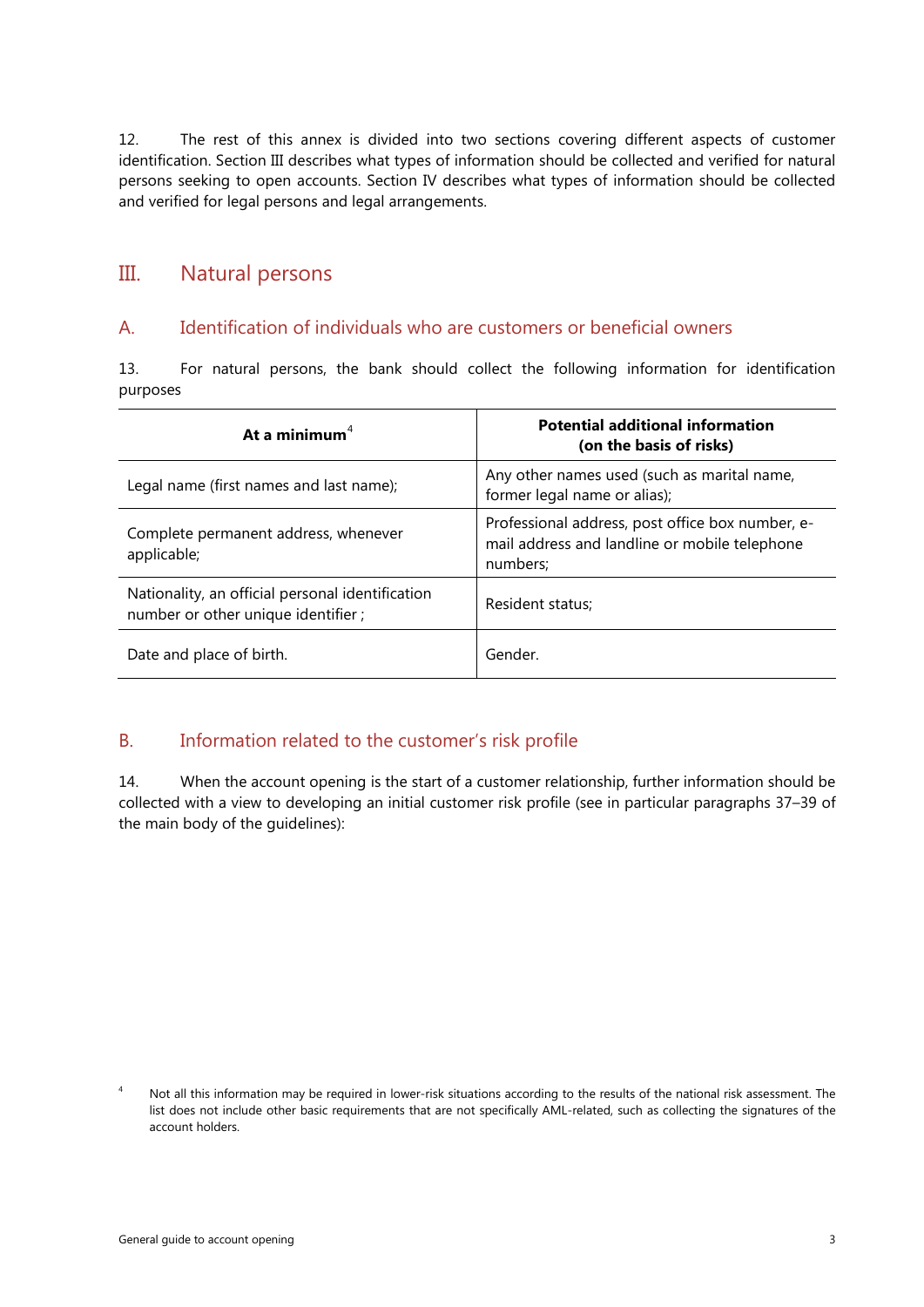| Key attributes $5$                                                                                           | <b>Potential additional information</b><br>(on the basis of risks) |
|--------------------------------------------------------------------------------------------------------------|--------------------------------------------------------------------|
| Occupation, public position held;                                                                            | Name of employer, where applicable;                                |
| Income;                                                                                                      | Sources of customer's wealth;                                      |
| Expected use of the account: amount, number,<br>type, purpose and frequency of the transactions<br>expected. | Sources of funds passing through the account;                      |
| Financial products or services requested by the<br>customer.                                                 | Destination of funds passing through the<br>account.               |

# <span id="page-6-0"></span>C. Verification of identity of natural persons

15. The verification should be proportionate to the risk posed by the customer and to the types of document produced. The bank should verify the information, collected according to paragraph 13 and related to the identity of the customer, using reliable, independently sourced documents, data or information. The bank should take reasonable measures to verify the identity of the customer's beneficial owner. Examples are given below. They are not the only possibilities. In some jurisdictions, there may be other documents or verification processes of an equivalent nature that could be used to satisfactorily confirm a customer's identity.

#### *(a) Documentary verification procedures*

- confirming the identity of the customer or the beneficial owner from an unexpired official document (eg passport, identification card, residence permit, social security records, driver's licence) that bears a photograph of the customer;
- confirming the date and place of birth from an official document (eg birth certificate, passport, identity card, social security records);
- confirming the validity of official documentation provided through certification by an authorised person (eg embassy official, public notary); and
- confirming the permanent address (eg utility bill, tax assessment, bank statement, letter from a public authority).

#### *(b) Non-documentary verification procedures*

- contacting the customer by telephone or by letter to confirm the information supplied, after an account has been opened (eg a disconnected phone, returned mail etc should warrant further investigation);
- checking references provided by other financial institutions; and
- using non-documentary verification methods, such as public and private databases.

<span id="page-6-1"></span>These key attributes are useful in establishing the first step of the customer's risk profile; they might not be required in lowerrisk situations, depending on the results of the national risk assessment.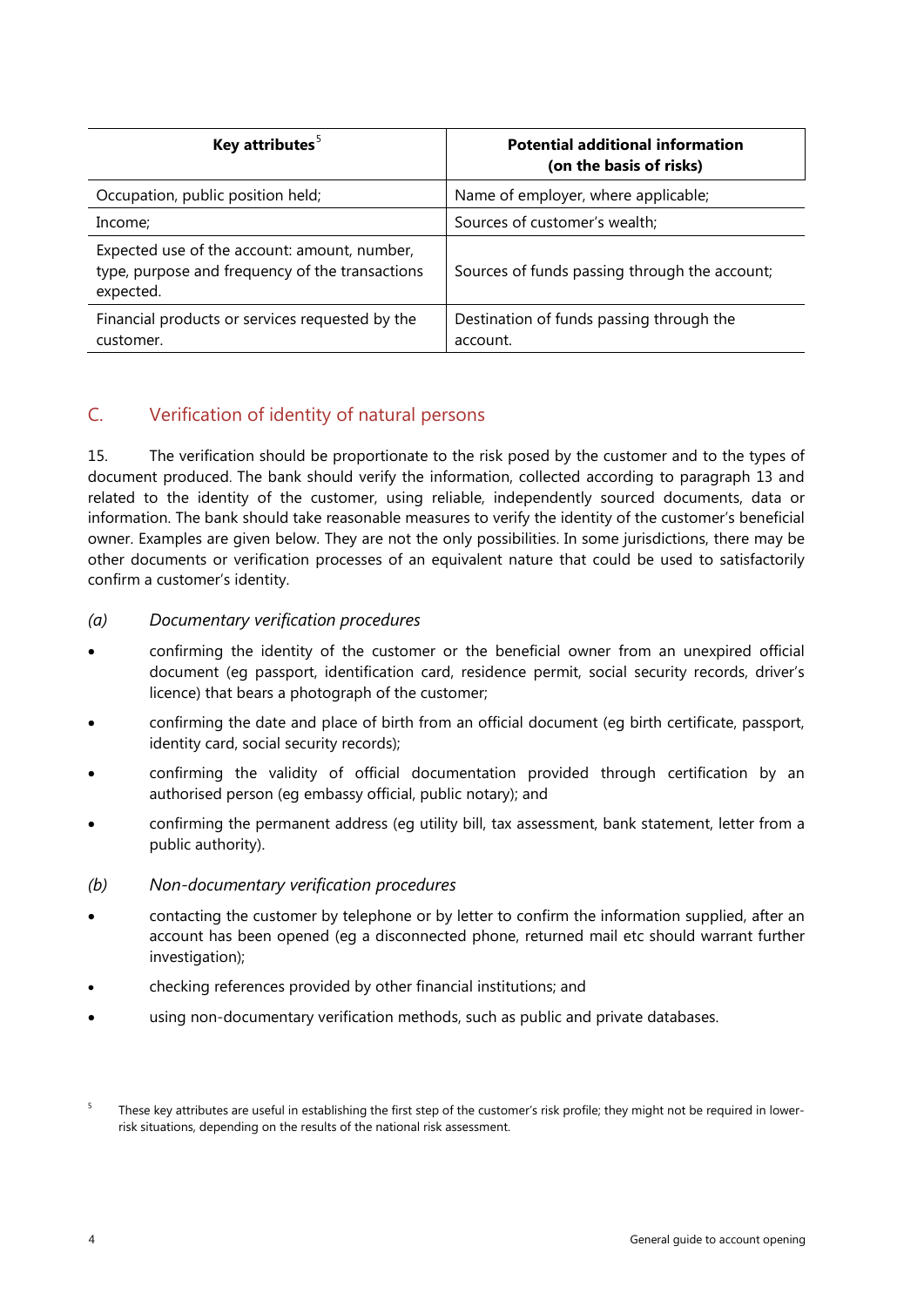16. Banks should verify that any person purporting to act on behalf of the customer is so authorised. If so, banks should identify and verify the identity of that person. In such a case, the bank should also verify the authorisation to act on behalf of the customer (a signed mandate, an official judgment or equivalent document).

## <span id="page-7-0"></span>D. Further verification of information on the basis of risks

17. Particular attention needs to be focused on those customers assessed as having higher-risk profiles (eg PEPs). Additional sources of information and enhanced verification procedures may include:

- evidence of an individual's permanent address utilising official papers, a credit reference agency search, or through independent verification by home visits;
- personal reference (ie by an existing customer of the same bank);
- prior bank reference (including banking group reference) and contact with the bank regarding the customer;
- verification of income sources, funds and wealth identified through appropriate measures; and
- verification of employment and of public positions held.

18. If national law allows for non-face-to-face account opening, banks should take into account the specific risks associated with this method. Customer identification and verification procedures should be equally effective and similar to those implemented for face-to-face interviews. In particular, banks should (i) establish that the customer exists; and (ii) establish that the person the bank is dealing with is that customer.

19. As part of its broader customer due diligence measures, the bank should consider, on a risksensitive basis, whether the information regarding sources of wealth should be corroborated.

# <span id="page-7-1"></span>IV. Legal persons and arrangements and beneficial ownership

20. The underlying principles of customer identification for natural persons can be applied equally to identifying and verifying customers who are legal persons and arrangements. Accordingly, the procedures discussed previously in Section III (paragraphs 13–19) are similarly applicable to legal persons and arrangements. Banks should identify and verify the identity of the customer, and understand the nature of its business, and its ownership and control structure, with a view to establishing a customer risk profile.

## <span id="page-7-2"></span>A. Legal persons<sup>[6](#page-7-3)</sup>

21. The term legal person includes any entity (eg business or non-profit organisation, distinct from its officers and shareholders) that is not a natural person or a legal arrangement. In considering the

<span id="page-7-3"></span><sup>6</sup> FATF definition: "legal persons" refers to any entities other than natural persons that can establish a permanent customer relationship with a bank or otherwise own property. This can include companies, bodies corporate, foundations, *Anstalt*-type structures, partnerships, or associations and other relevantly similar entities.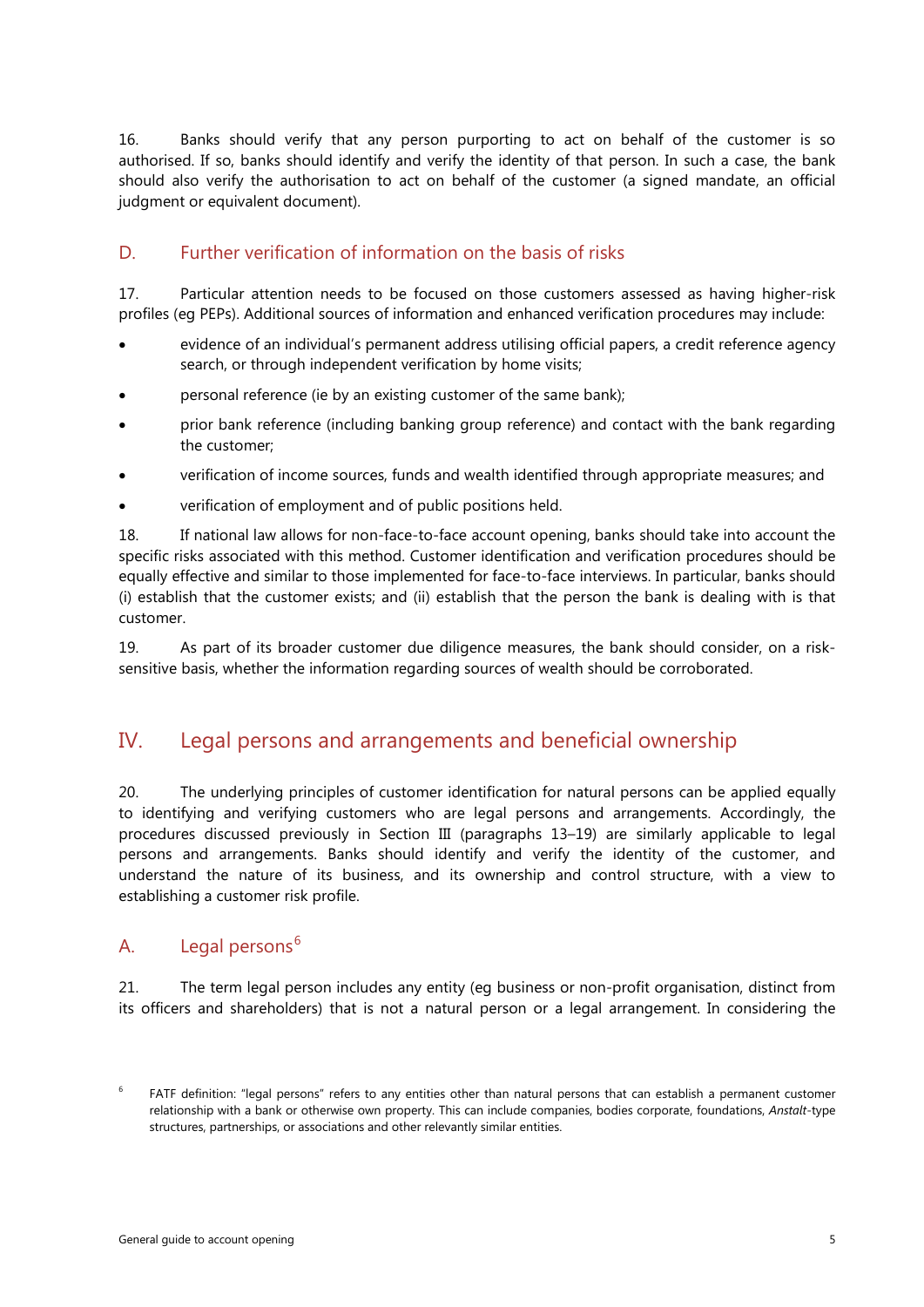customer identification guidance for the different types of legal persons, particular attention should be given to the different levels and nature of risk associated with these entities.

- <span id="page-8-0"></span>1. Identification of legal persons
- 22. For legal persons, the following information should be obtained for identification purposes:

| At a minimum $7$                                                                                                                                                                                                                                                                 | <b>Potential additional information</b><br>(on the basis of risks)      |
|----------------------------------------------------------------------------------------------------------------------------------------------------------------------------------------------------------------------------------------------------------------------------------|-------------------------------------------------------------------------|
| Name, legal form, status and proof of<br>incorporation of the legal person;                                                                                                                                                                                                      |                                                                         |
| Permanent address of principal place of the legal<br>person's activities;                                                                                                                                                                                                        |                                                                         |
| identification<br>Official<br>number<br>(company<br>registration number, tax identification number);                                                                                                                                                                             | Legal entity identifier (LEI) if available;                             |
| Mailing and registered address of legal person;                                                                                                                                                                                                                                  | Contact telephone and fax numbers.                                      |
| Identity of natural persons who have authority to<br>operate the account and who exercise control of<br>the legal person through ownership or other<br>means. In the absence of a natural person, the<br>identity of the relevant person who is the senior<br>managing official. | Identity of relevant persons holding<br>senior<br>management positions. |
| Identity of the beneficial owners <sup>8</sup> (according to<br>relevant FATF standards and paragraph 13 of this<br>annex); $9$                                                                                                                                                  |                                                                         |
| Powers that regulate and bind the legal person.                                                                                                                                                                                                                                  |                                                                         |

<span id="page-8-1"></span>2. Information for defining the risk profile of a customer which is a legal person

23. When the account opening is the start of a customer relationship, further information should be collected with a view to developing an initial customer risk profile (see in particular paragraphs 37–39 of the main body of the guidelines):

- <span id="page-8-3"></span><sup>8</sup> The term "beneficial owner" is used in this annex in a manner consistent with the definition and clarifications provided in the FATF standards. For reference, the FATF defines a "beneficial owner" as the natural person(s) who ultimately owns or controls a customer and/or natural person on whose behalf a transaction is being conducted. It also includes those persons who exercise ultimate effective control over a legal person or arrangement.
- <span id="page-8-4"></span><sup>9</sup> See *Interpretative note to recommendation 10* of the FATF. See also FATF, *Transparency and beneficial ownership*, October 2014, www.fatf-gafi.org/media/fatf/documents/reports/Guidance-transparency-beneficial-ownership.pdf.

<span id="page-8-2"></span> $<sup>7</sup>$  Not all this information may be required in lower-risk situations depending on the results of the national risk assessment. The</sup> list does not include other basic requirements that are not specifically AML-related, such as collecting the signatures of the account holders.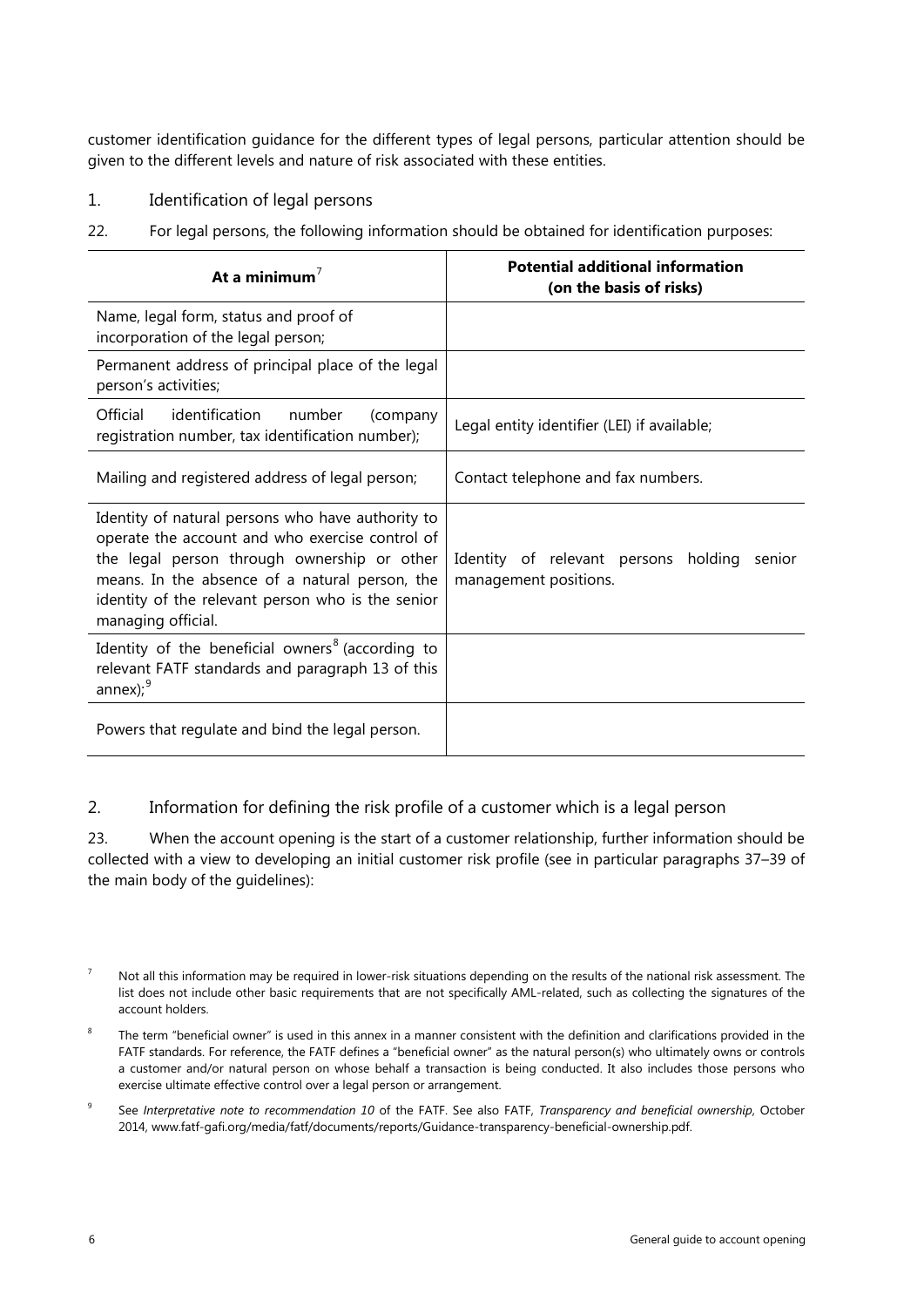| At a minimum $^{10}$                                                                                         | <b>Potential additional information</b><br>(on the basis of risks)                              |
|--------------------------------------------------------------------------------------------------------------|-------------------------------------------------------------------------------------------------|
| Nature and purpose of the activities of the legal<br>entity and its legitimacy;                              | Financial statements of the entity;                                                             |
| Expected use of the account: amount, number,<br>type, purpose and frequency of the transactions<br>expected. | Sources of funds paid into the account and<br>destination of funds passing through the account. |

#### <span id="page-9-0"></span>3. Verification of identity of legal persons

24. The bank should verify the identity of the customer using reliable, independent source documents, data or information. The verification should be proportionate to the assessment of risk tied to the customer and to the types of document produced by the customer. The bank should obtain:

- a copy of the Certificate of Incorporation and Memorandum and Articles of Association, or Partnership agreement (or any other legal document certifying the existence of the entity, eg abstract of the registry of companies/commerce);
- 25. Examples of other verification include:
- *(a) Documentary verification*
- for established corporate entities reviewing a copy of the latest financial statements (audited, if available).
- *(b) Non-documentary verification*
- undertaking a company search and/or other commercial enquiries to ensure that the legal person has not been, or is not in the process of being, dissolved, struck off, wound up or terminated;
- utilising an independent information verification process, such as by accessing public corporate registers, private databases or other reliable independent sources (eg lawyers, accountants);
- validating the LEI and associated data in the public access service;
- obtaining prior bank references;
- visiting the corporate entity, where practical; and
- contacting the corporate entity by telephone, mail or e-mail.

26. The list of examples included in paragraph 25 is not exhaustive. In some jurisdictions, there may be other documents of an equivalent nature, such as procedures or sources of information, which may be produced, applied or accessed as satisfactory evidence of a customer's identity.

<span id="page-9-1"></span><sup>&</sup>lt;sup>10</sup> Not all this information may be required in lower-risk situations depending on the results of the national risk assessment. The list does not include other basic requirements that are not specifically AML-related, such as collecting the signatures of the account holders.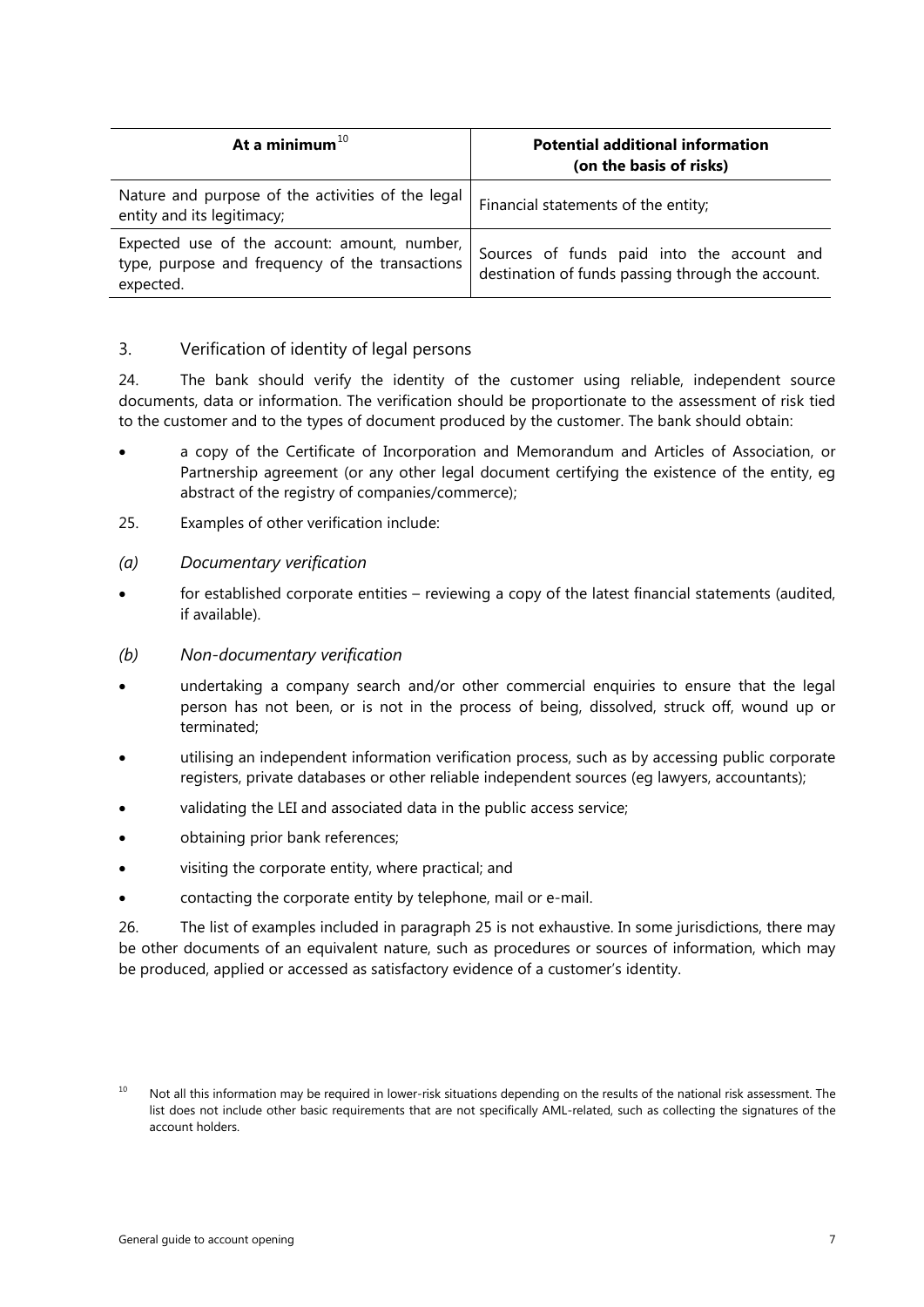<span id="page-10-0"></span>4. Verification of identity of authorised signatories and of beneficial owners of the customer

27. Banks should verify that any person purporting to act on behalf of the legal person is so authorised. If so, banks should verify the identity of that person. This verification should entail verification of the authorisation to act on behalf of the customer (a signed mandate, an official judgment or equivalent document).

28. Banks should undertake reasonable measures to verify the identity of the beneficial owners, in accordance with the FATF definition referenced in footnote 9 and the due diligence procedures for natural persons outlined in Section III above.

## <span id="page-10-1"></span>B. Legal arrangements $^{11}$  $^{11}$  $^{11}$

<span id="page-10-2"></span>1. Identification of legal arrangements

| At a minimum $^{12}$                                                                                                                                                                                                                                                          | <b>Potential additional information</b><br>(on the basis of risks)                                                    |
|-------------------------------------------------------------------------------------------------------------------------------------------------------------------------------------------------------------------------------------------------------------------------------|-----------------------------------------------------------------------------------------------------------------------|
| Name of the legal arrangement and proof of<br>existence;                                                                                                                                                                                                                      | Contact telephone and fax numbers.                                                                                    |
| Address, and country of establishment;                                                                                                                                                                                                                                        |                                                                                                                       |
| Nature, purpose and objects of the legal<br>arrangement (eg is it discretionary, testamentary<br>etc);                                                                                                                                                                        |                                                                                                                       |
| The names of the settlor, the trustee(s), the<br>protector (if any), the beneficiaries or class of<br>beneficiaries, and any other natural person<br>exercising ultimate effective control over the legal<br>arrangement (including through a chain of<br>control/ownership); | The names of the relevant persons having a<br>senior management position in the<br>legal<br>arrangement, if relevant. |

29. For legal arrangements, the following information should be obtained:

<span id="page-10-3"></span>2. Information for defining the risk profile of a customer which is a legal arrangement

30. When the account opening is the start of a customer relationship, further information should be collected with a view to develop an initial customer risk profile (see in particular paragraphs 37–39 of the main body of the guidelines):

<span id="page-10-4"></span> $11$  The term "legal arrangements" is used in this annex consistently with the definition provided by the FATF standards. As a reminder, the FATF defines "legal arrangements" as express trusts or other similar legal arrangements. Examples of other similar arrangements (for AML/CFT purposes) include *fiducie*, *Treuhand* and *fideicomiso*.

<span id="page-10-5"></span> $12$  Not all this information may be required in lower-risk situations depending on the results of the national risk assessment. The list does not include other basic requirements that are not specifically AML-related, such as collecting the signatures of the account holders.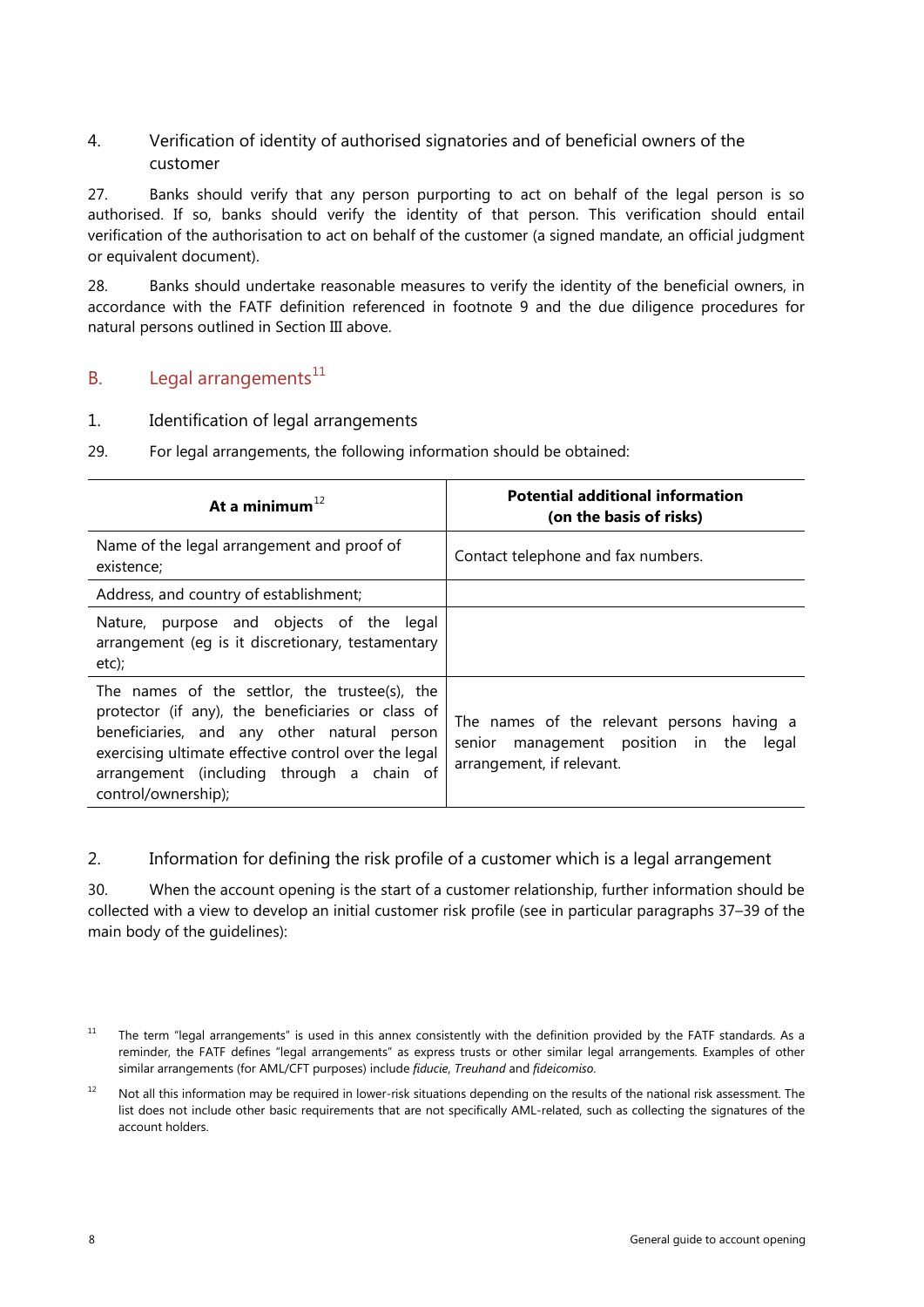| At a minimum $^{13}$                                                                                                               | <b>Potential additional information</b><br>(on the basis of risks) |  |  |
|------------------------------------------------------------------------------------------------------------------------------------|--------------------------------------------------------------------|--|--|
| Description of the purpose/activities of the legal   Source of funds;<br>arrangement (eg in a formal constitution, trust<br>deed); |                                                                    |  |  |
| Expected use of the account: amount, number,<br>type, purpose and frequency of the transactions<br>expected.                       | Destination of funds passing through the<br>account.               |  |  |

### <span id="page-11-0"></span>3. Verification of information

31. The bank should verify this information, at least by obtaining a copy of documentation confirming the nature and legal existence of the account holder (eg a deed of trust, register of charities). Other procedures of verification could include:

- obtaining an independent undertaking from a reputable and known firm of lawyers or accountants confirming the documents submitted;
- obtaining prior bank references; and
- accessing or searching public and private databases or other reliable independent sources.

32. Banks should undertake reasonable measures to verify the identity of the beneficial owners of the legal arrangements, in accordance with Section III above.

### <span id="page-11-1"></span>4. Verification of identity of authorised signatories and of beneficial owners of the legal arrangement

33. Banks should verify that any person purporting to act on behalf of the legal arrangement is so authorised. If so, banks should verify not only the identity of that person but also the person's authorisation to act on behalf of the legal arrangement (by means of a signed mandate, an official judgment or another equivalent document).

34. Banks should undertake reasonable measures to verify the identity of the beneficial owners.

## <span id="page-11-2"></span>C. Focus on specific types of customer

#### <span id="page-11-3"></span>1. Retirement benefit programmes

35. Where an occupational pension programme, employee benefit trust or share option plan is an applicant for an account, the trustee and any other person who has control over the relationship (eg administrator, programme manager or account signatories) can be considered as beneficial owners and the bank should take steps to identify them and verify their identities.

<span id="page-11-4"></span><sup>&</sup>lt;sup>13</sup> Not all this information may be required in lower-risk situations depending on the results of the national risk assessment. The list does not include other basic requirements that are not specifically AML-related, such as collecting the signatures of the account holders.